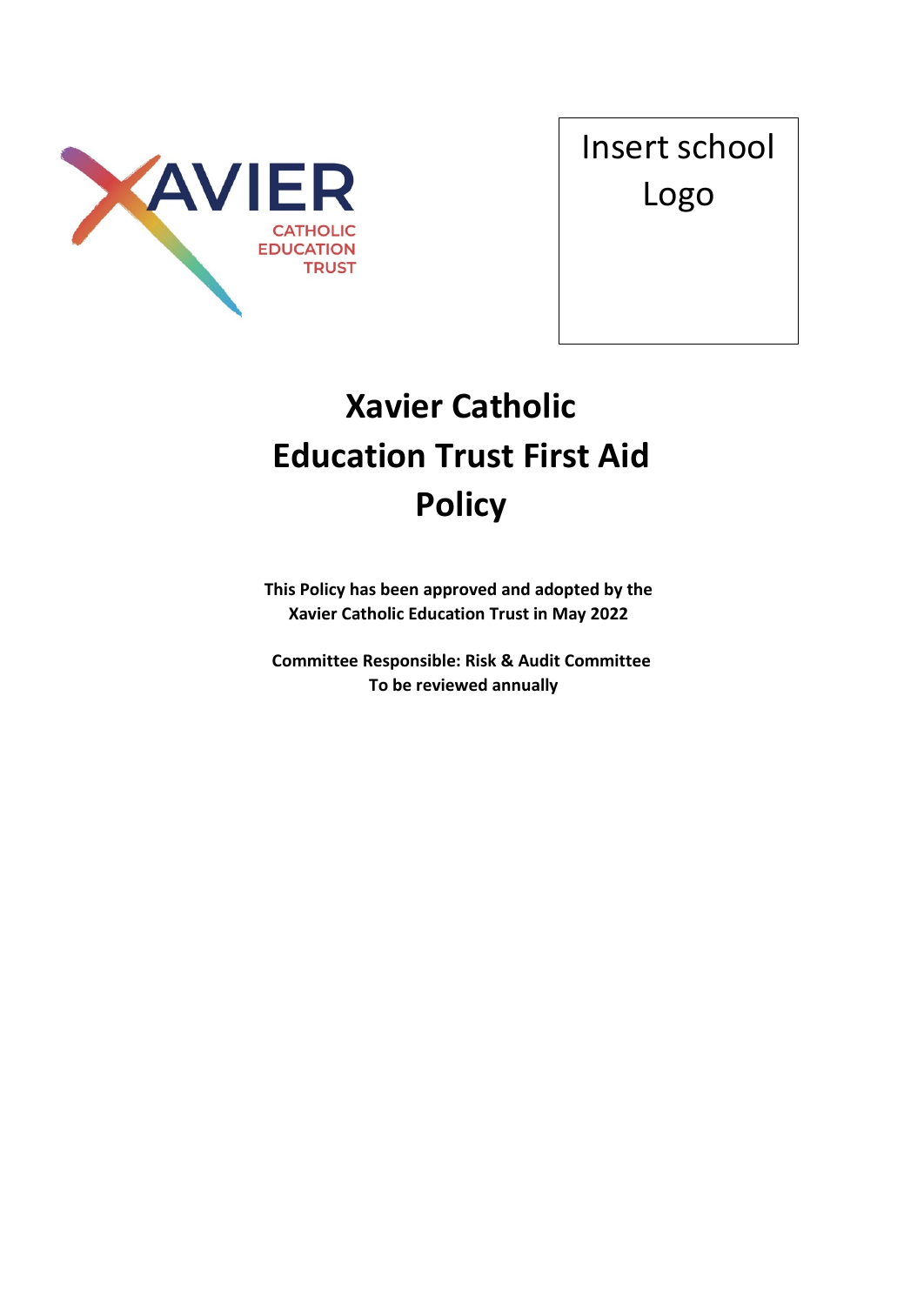# Contents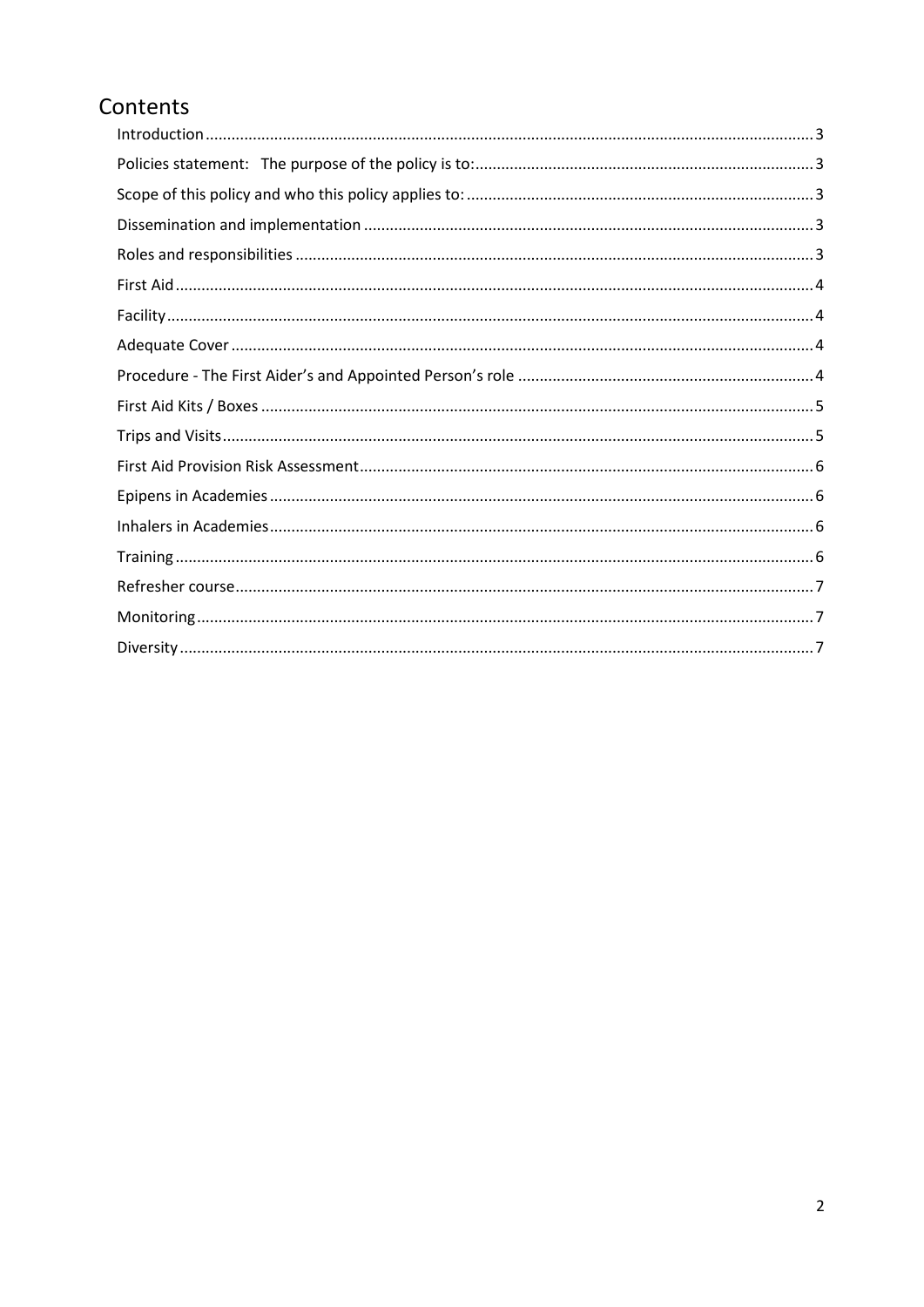# <span id="page-2-0"></span>**Introduction**

- 1. As part of our duty of care to employees, students and visitors, the Xavier Trust expects its Academies to provide a well-managed system of first aid provision for all who attend the premises. Furthermore, in accordance with The Health and Safety (First-Aid) Regulations 1981 employers are required to provide adequate and appropriate equipment, facilities and personnel to ensure immediate First Aid attention can be provided when required.
- 2. The Regulations do not place a legal duty on employers to make first-aid provision for nonemployees such as the public or students in schools. However, HSE strongly recommends that non-employees are included in an assessment of first-aid needs and that provision is made for them.
- 3. This first aid policy does not include administration of medication. Please refer to each individual school for the arrangements regarding on the administration of medication.

### <span id="page-2-1"></span>**Policies statement: The purpose of the policy is to:**

- 4. To provide a clear process relating to the provision of first aid (equipment and personnel).
- 5. Enable staff to understand their responsibilities.
- 6. Ensure first aid cover is available both in the academies and on external visits.

### <span id="page-2-2"></span>**Scope of this policy and who this policy applies to:**

- 7. This Policy applies to all academies across The Xavier Trust and outlines the training required to become a First Aid provider, what The Xavier is required to offer and what facilities and support must be in place in each academy.
- 8. There are designated members of staff in each academy who have received the required level of training. A list of names can be found in each academy. This policy also applies to all stakeholders who may require First Aid attention.

### <span id="page-2-3"></span>**Dissemination and implementation**

9. This policy is accessible via the website.

### <span id="page-2-4"></span>**Roles and responsibilities**

- 10. *The Appointed Person* in the academy is responsible for maintaining the first aid equipment, calling for an ambulance where needed and ensuring that there is an adequate number of first aiders trained on site. Appointed persons do not necessarily need to have first aid training but should have the adequate skills, knowledge and attitude to carry out the duties. The School Office will be able to confirm the name of the Appointed Person.
- 11. The named first aiders should be shared with all staff in academies.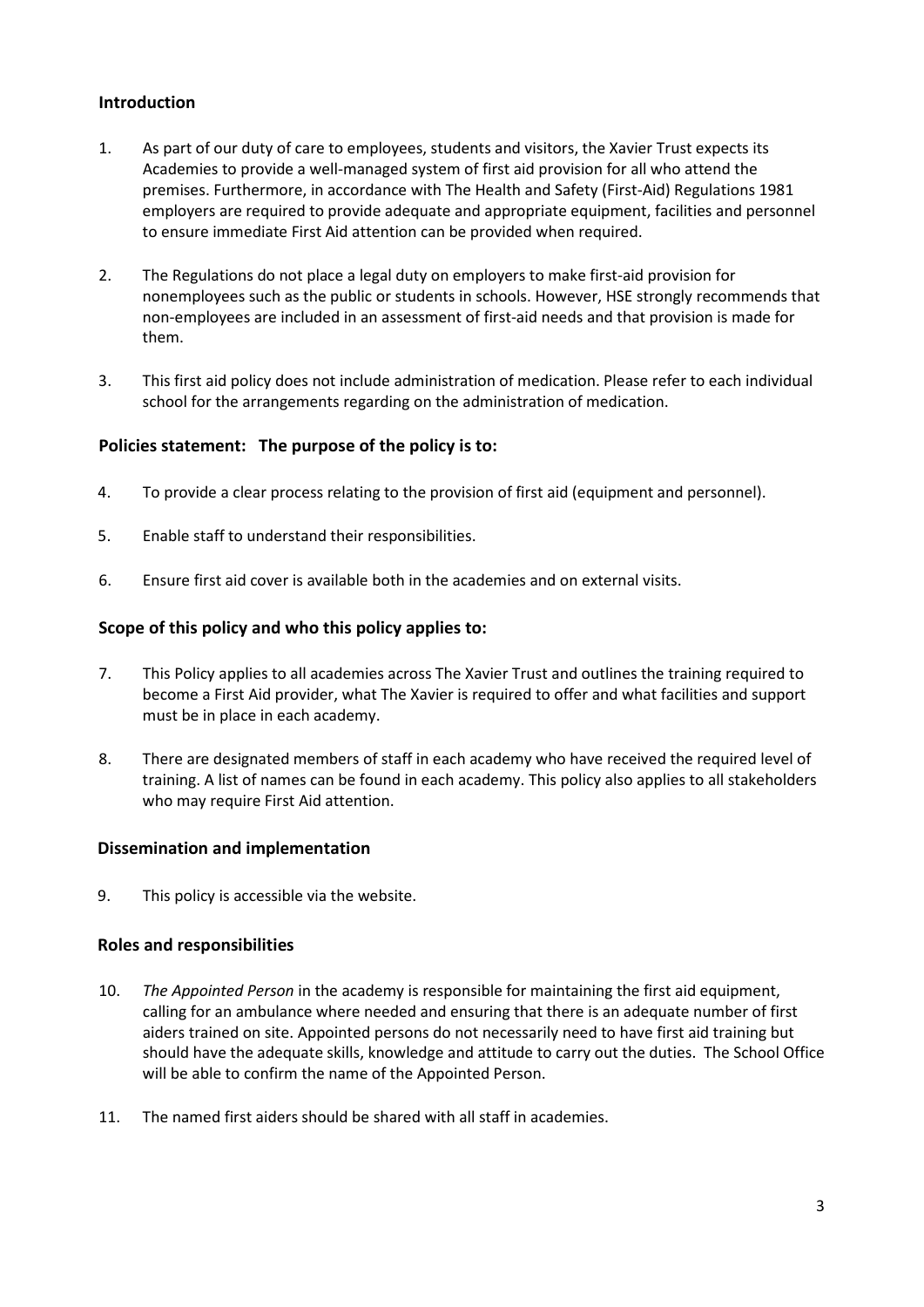# <span id="page-3-0"></span>**First Aid**

# <span id="page-3-1"></span>**Facility**

- 12. All Academies must allocate a room/area for first aid/medical treatment; as an appropriate environment to render First Aid, or allow a person to rest for minor illnesses.
- 13. This environment should be private, allow access to hand washing facilities, drinking water within close proximity, access to toilet facilities and should enable a person to sit or lie down if needed.
- 14. Areas used as eye wash stations must be sited away from where there is a risk of dust particles, fibres, splashes from hazardous chemicals etc.
- 15. Each academy's Appointed Person will oversee the management of the first aid/medical treatment room.

### <span id="page-3-2"></span>**Adequate Cover**

- 16. First Aid personnel should be balanced across departments and especially wherever higher risk of injury is considered present (e.g. Physical Education, Science, Food/Design and Technology, working at height etc.)
- 17. The names of all First Aiders employed by the academy will be displayed throughout the site in prominent position. (e.g. Staff Room, Reception, Medical Room and Health and Safety Notice boards etc.)
- 18. In all trust academies, 1 first aider to every 100 building/site users is the recommended ratio. For trips/visits or activities away from the site, the level of risk must be considered to define the required number of first aiders.
- 19. E.g. 1 first aider to 10 attendees for high level risk activities. This can include provision of first aiders who are employed by the external venue but it is strongly recommended that at least 1 first aider from the academy attends.

### <span id="page-3-3"></span>**Procedure - The First Aider's and Appointed Person's role**

- 20. The administration of First Aid up to, but not exceeding the level of his/her training.
- 21. Ensuring that any incident and treatment given is recorded on the Accident form and on an online system.
- 22. Reporting immediately to the Headteacher and the Office Manager all incidents requiring the attendance of a student, member of staff or other person to hospital.
- 23. Ensuring that all spillages of body fluids are cleared up and disposed of appropriately.
- 24. Maintaining stocks in First Aid kit/boxes.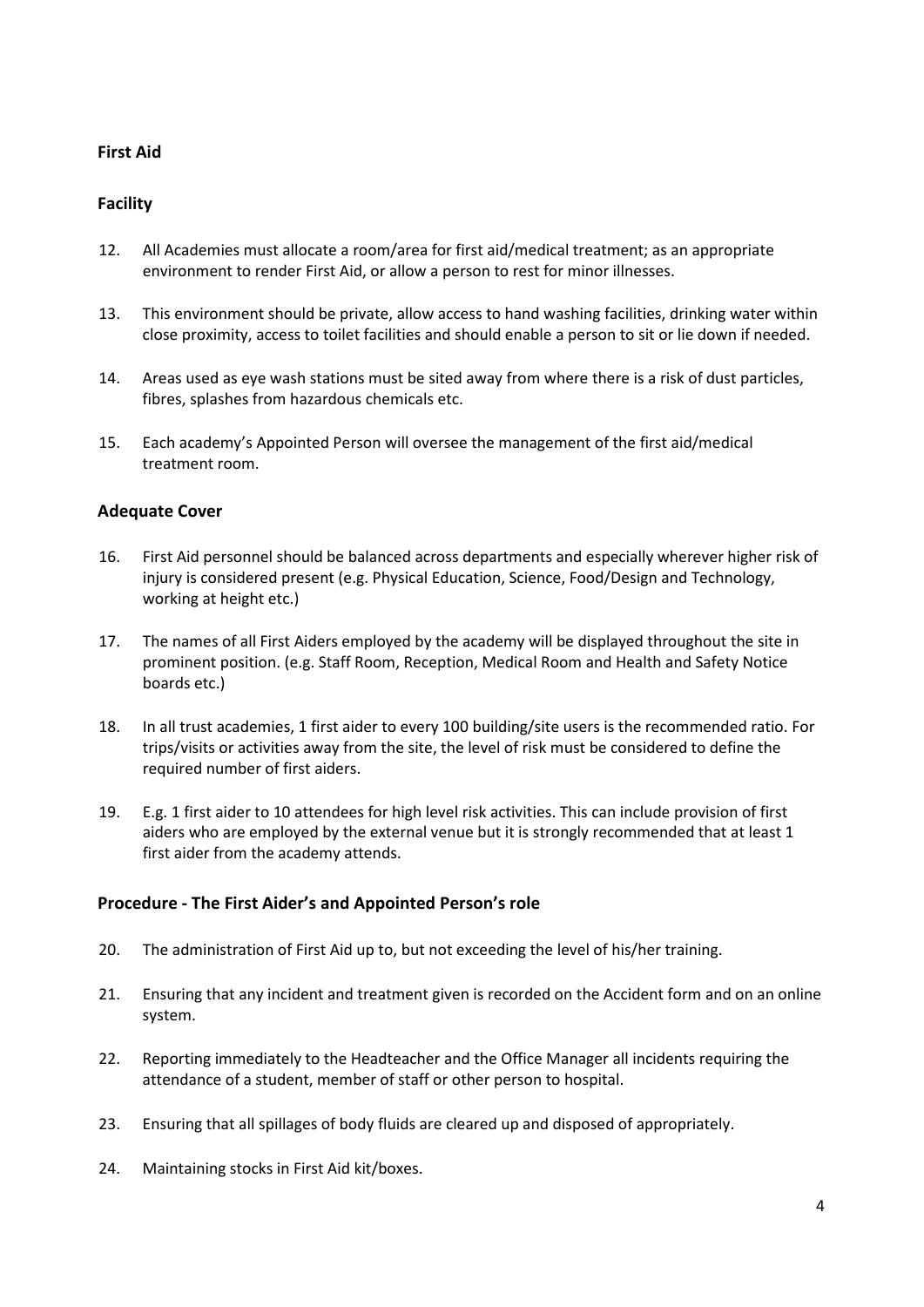- 25. Ensuring her/his own recommended immunizations / injections are current (as appropriate).
- 26. In First Aid cases where there is a suspected head injury, staff/students etc. should not be left unaccompanied. All other First Aid cases must be monitored sufficiently and appropriately in accordance with a risk assessment.

#### <span id="page-4-0"></span>**First Aid Kits / Boxes**

- 27. The Academies will provide sufficient and suitably stocked first aid kits at all sites and portable kits will be available for off-site events.
- 28. The location of these kits will be clearly indicated with appropriate signs.
- 29. If the Academy has a Defib this must be checked and logged on a monthly basis to ensure battery and pads are working and in date.
- 30. First Aiders will monitor that there are sufficient supplies of first aid equipment and first aid kits/contents within their department.
- 31. Contents of first aid kits should be based on a risk assessment, which will depend on the type of work being carried out in the relevant location.
- 32. The contents of the new British Standard BS-8599 Workplace First Aid Kit (Small) are:
	- 1x First-Aid Guidance Leaflet
	- 4x Medium HSE Dressing 12cm x 12cm Sterile
	- 1x Large HSE Dressing 18cm x 18cm Sterile
	- 2x Triangular Bandage 90cm x 90cm x 127cm
	- 6x Safety Pins Assorted
	- 2x Eye Pad & Bandage Sterile
	- 40x Assorted Wash proof Plasters Sterile
	- 20x Saline Cleansing Wipes
	- 1x Microporous Tape 2.5cm x 5m
	- 6x Nitrile Gloves (Pair)
	- 2x Finger Dressing with Adhesive Fixing 3.5cm x 3.5cm
	- 1x Resuscitation Face Shield
	- 1x Emergency Thermal Blanket
	- 1x Burn Dressing 10cm x 10cm
	- 1x Small Tuff Cut Scissors Black 6"
	- 1x Conforming Bandage 7.5cm x 4m

#### <span id="page-4-1"></span>**Trips and Visits**

- 33. Before undertaking any off site activities an assessment must be made of the first aid provision required for the visit. This must be done via a Risk Assessment which is then logged on the trusts external visits system; Evolve. This is depending on the risk level of the visit and numbers of attendees.
- 34. It is recommended a travelling first aid kit is taken on all off-site activities which are away from access to the academy's first aid provision.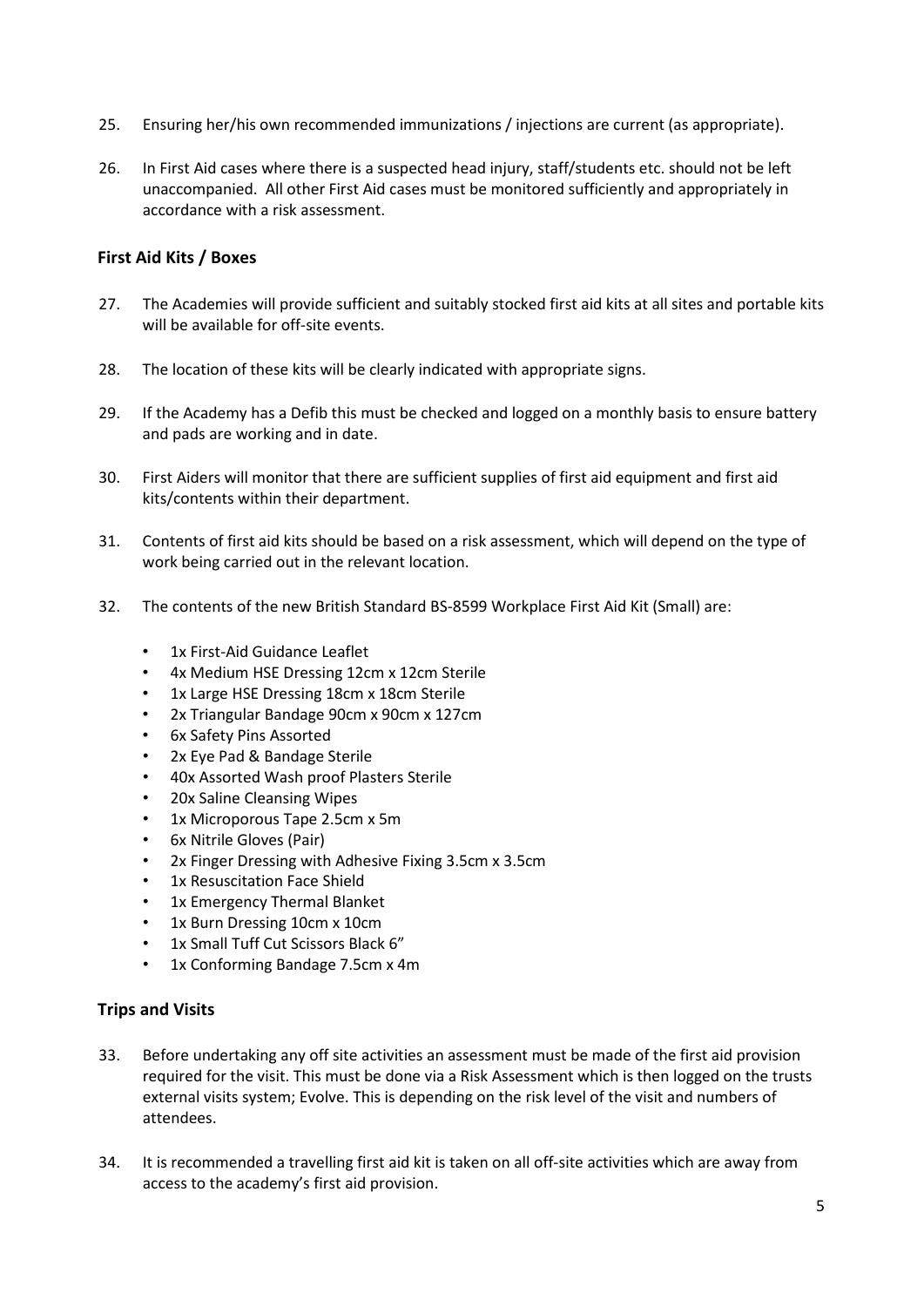- 35. Epi-pens and other medications of students going off site must accompany them with the designated member of Staff.
- 36. It is recommended that all drivers of vehicles used for such activities are competent and recommended that they are first aid trained.
- 37. It is the duty of the attending first aider to check that the first aid kit is available and contents full.
- 38. All accidents occurring during any trip and visit must be recorded as soon as practicable.

### <span id="page-5-0"></span>**First Aid Provision Risk Assessment**

- 39. The Health and Safety (First-Aid) Regulations 1981 requires Academies to carry out an assessment of first-aid needs. This involves consideration of workplace hazards and risks, the size of the Academies and other relevant factors, to determine what first-aid equipment, facilities and personnel should be provided.
- 40. Each academy will have a First Aid Provision Risk Assessment.

### <span id="page-5-1"></span>**Epipens in Academies**

41. For Department of Health guidance on the use of epipens (adrenaline auto-injectors) please refer to the below link: [https://assets.publishing.service.gov.uk/government/uploads/system/uploads/attachment\\_d](https://assets.publishing.service.gov.uk/government/uploads/system/uploads/attachment_data/file/645476/Adrenaline_auto_injectors_in_schools.pdf)  [ata/file/645476/Adrenaline\\_auto\\_injectors\\_in\\_schools.pdf](https://assets.publishing.service.gov.uk/government/uploads/system/uploads/attachment_data/file/645476/Adrenaline_auto_injectors_in_schools.pdf)

### <span id="page-5-2"></span>**Inhalers in Academies**

42. For Department of Health guidance on the use of inhalers please refer to the below link: [https://assets.publishing.service.gov.uk/government/uploads/system/uploads/attachment\\_d](https://assets.publishing.service.gov.uk/government/uploads/system/uploads/attachment_data/file/416468/emergency_inhalers_in_schools.pdf)  [ata/file/416468/emergency\\_inhalers\\_in\\_schools.pdf](https://assets.publishing.service.gov.uk/government/uploads/system/uploads/attachment_data/file/416468/emergency_inhalers_in_schools.pdf)

### <span id="page-5-3"></span>**Training**

- 43. The First aid at work training/School First Aid course provides the comprehensive set of practical skills needed by first aiders in most workplaces to become a confident first aider at work. Giving both the ability and knowledge to deal with first aid emergencies. It meets the standards required to help comply with Health and Safety (First aid) regulations.
- 44. A person with the First aid qualification will have covered:
	- a. Head injuries
	- b. Managing an emergency
	- c. Health and safety (first aid) regulations
	- d. Communication and casualty care
	- e. Low blood sugar
	- f. Asthma
	- g. Poisoning
	- h. Bleeding (minor and severe)
	- i. Resuscitation (adult CPR)